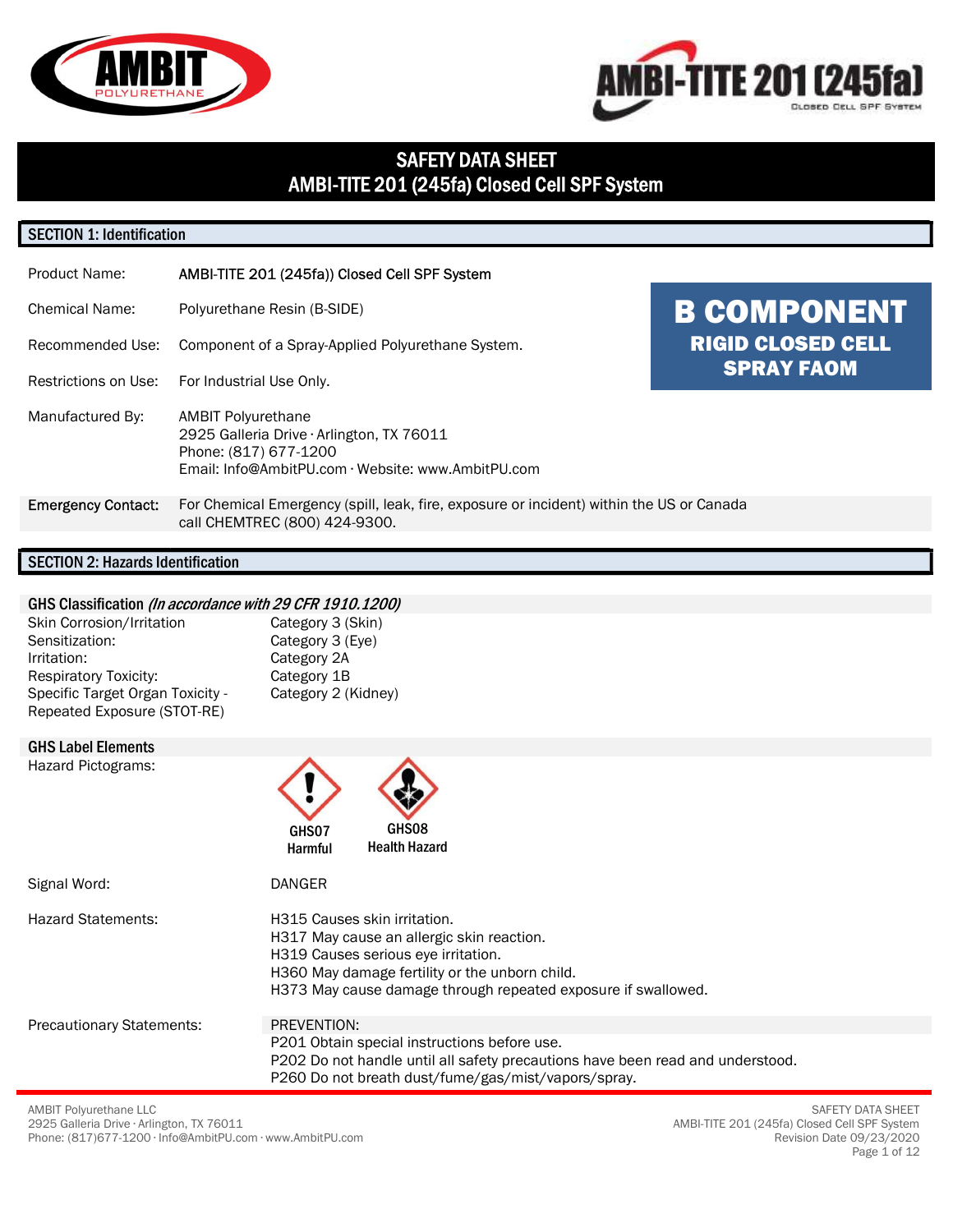|                                   | P264 Wash hands thoroughly after handling.<br>P270 Do not eat, drink or smoke when using this product.<br>P271 Contaminated work clothing should not be allowed out of the workplace<br>P280 Wear eye or face protection<br>P281 Wear personal protective equipment as required.                                                                                                                                                                                                                                                                                                       |
|-----------------------------------|----------------------------------------------------------------------------------------------------------------------------------------------------------------------------------------------------------------------------------------------------------------------------------------------------------------------------------------------------------------------------------------------------------------------------------------------------------------------------------------------------------------------------------------------------------------------------------------|
|                                   | <b>RESPONSE:</b>                                                                                                                                                                                                                                                                                                                                                                                                                                                                                                                                                                       |
|                                   | P301 + P312 If swallowed, Call a POISON CENTER or doctor if you feel unwell.<br>P302 + P352 + P362 +P364 If on skin, wash with plenty of soap and water. Take off contaminated<br>clothing and wash it before reuse.<br>P305 + P351 + P338 If in eyes, rinse cautiously with water for several minutes. Remove contact<br>lenses, if present and easy to do so. Continue rinsing.<br>P308 + P313 If exposed or concerned: Seek medical attention.<br>P332 + P313 If skin irritation occurs: Seek medical attention.<br>P337 + P313 If eye irritation persists: Seek medical attention. |
|                                   | STORAGE:                                                                                                                                                                                                                                                                                                                                                                                                                                                                                                                                                                               |
|                                   | P405 Store locked up.<br>DISPOSAL:                                                                                                                                                                                                                                                                                                                                                                                                                                                                                                                                                     |
|                                   | P501 Dispose of contents/container to an approved facility in accordance with local, regional,<br>national and international regulations.                                                                                                                                                                                                                                                                                                                                                                                                                                              |
| Hazards Not Otherwise Classified: | Physical Hazards Not Otherwise Classified (PHNOC)                                                                                                                                                                                                                                                                                                                                                                                                                                                                                                                                      |
|                                   | None known.                                                                                                                                                                                                                                                                                                                                                                                                                                                                                                                                                                            |
|                                   | Health Hazards Not Otherwise Classified (HHNOC)                                                                                                                                                                                                                                                                                                                                                                                                                                                                                                                                        |
|                                   | None known.                                                                                                                                                                                                                                                                                                                                                                                                                                                                                                                                                                            |

### Section 3: Composition/Information on Ingredients

Substance/Mixture: Mixture

# Hazardous Components Chemical Name Chemical Name CAS # Concentration (%)

The specific chemical identity and/or exact percentage (concentration) of composition may be withheld as a trade secret.

| <b>Section 4: First-Aid Measures</b> |                                                                                                                                                                                                                                                                                                                                                                                                                                                                                                                            |
|--------------------------------------|----------------------------------------------------------------------------------------------------------------------------------------------------------------------------------------------------------------------------------------------------------------------------------------------------------------------------------------------------------------------------------------------------------------------------------------------------------------------------------------------------------------------------|
| General Advice:                      | Move out of dangerous area. Do not leave the victim unattended. Consult a physician. Show this<br>safety data sheet to the doctor in attendance.                                                                                                                                                                                                                                                                                                                                                                           |
| If Inhaled:                          | If breathed in, move person into fresh air. Call a physician or poison control center immediately.<br>Keep patient warm and at rest. Keep respiratory tract clear. If breathing is difficult, give oxygen. If<br>breathing is irregular or stopped, administer artificial respiration. If unconscious, place in recovery<br>position and seek medical advice. Consult a physician immediately if symptoms such as shortness<br>of breath or asthma are observed. Seek medical attention if adverse health effects persist. |
| In case of Skin Contact:             | In case of skin contact, immediately flush skin with soap and plenty of water for at least 20<br>minutes. Take of contaminated clothing and shoes immediately. Thoroughly clean shoes before<br>reuse. Wash contaminated clothing before reuse. Call a physician if irritation develops or persists.                                                                                                                                                                                                                       |
| In case of Eye Contact:              | Rinse immediately with plenty of water, also under the eyelids for at least 20 minutes. If easy to do,<br>remove contact lens, if worn. Protect unharmed eye. Keep eye wide open while rinsing If eye<br>irritation persists, consult a specialist.                                                                                                                                                                                                                                                                        |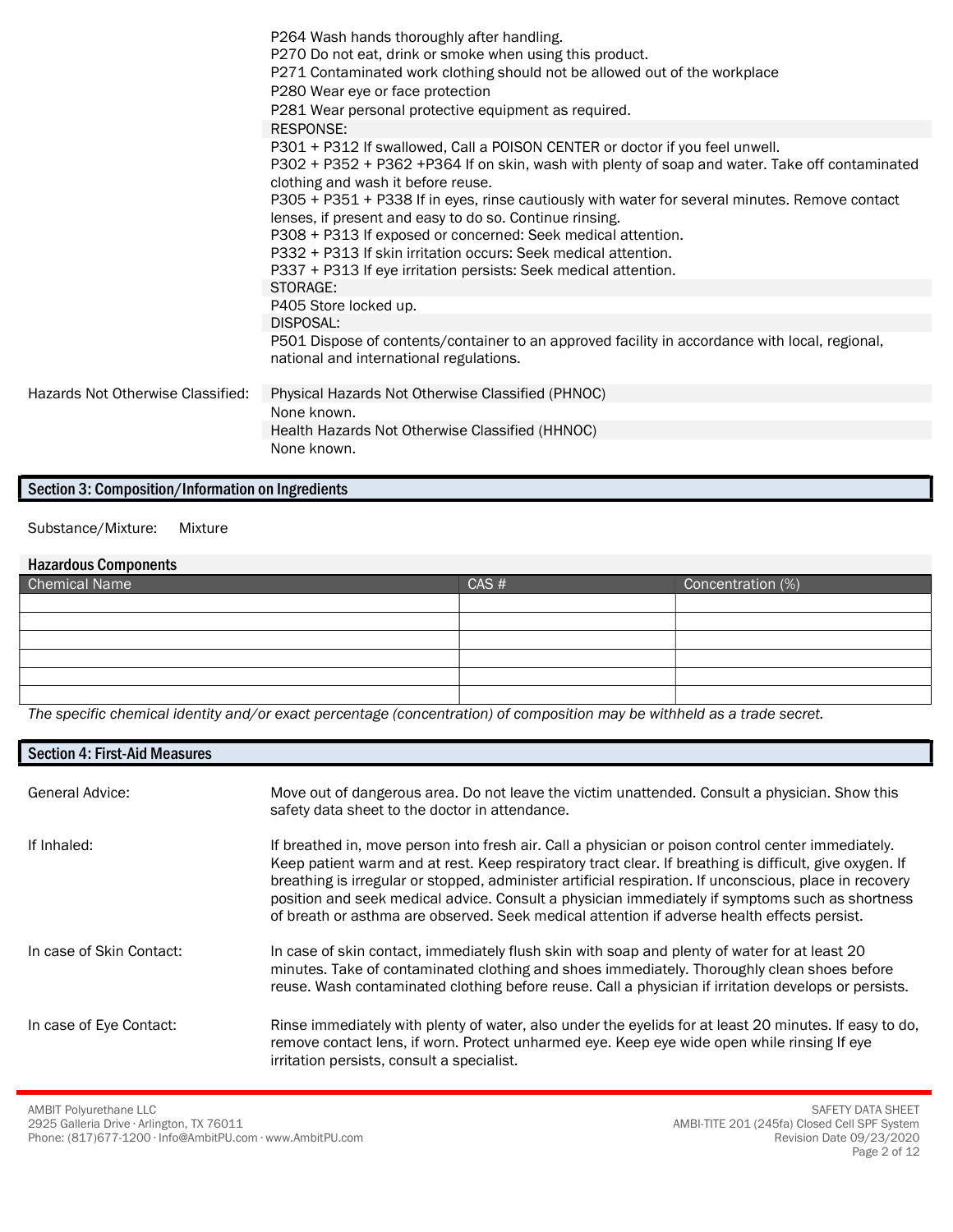| If Swallowed:                                                  | Gently wipe or rinse the inside of the mouth with water. DO NOT induce vomiting unless directed to<br>do so by a physician or poison control center. Keep respiratory tract clear. Keep at rest. If a person<br>vomits when lying on his/her back, place him/her in the recovery position. Never give anything by<br>mouth to an unconscious person. Take victim immediately to hospital. If symptoms persist, call a<br>physician. |
|----------------------------------------------------------------|-------------------------------------------------------------------------------------------------------------------------------------------------------------------------------------------------------------------------------------------------------------------------------------------------------------------------------------------------------------------------------------------------------------------------------------|
| Most Important Symptoms and<br>Effects, both Acute and Delayed | Prolonged exposure may cause chronic effects. Suspected of damaging the unborn child. May<br>cause damage to organs (kidney) though prolonged or repeated exposure (oral). Causes skin<br>irritation. May cause redness and pain. Causes severe eye damage. Symptoms may include<br>stinging, treating, redness, swelling and blurred vision. Permanent eye damage including blindness<br>could result.                             |
| Notes to Physician:                                            | Symptomatic and supportive therapy as needed. Following severe exposure medial follow-up<br>should be monitored for at least 48 hours. The first-aid procedure should be established in<br>consultation with the doctor responsible for industrial medicine.                                                                                                                                                                        |

#### Section 5: Firefighting Measures

| Suitable Extinguishing Media:                     | Use extinguishing measures that are appropriate to local circumstances and the surrounding<br>environment. Foam, Carbon dioxide (CO2), Dry powder. Water spray for large fires.                                                                                                                   |
|---------------------------------------------------|---------------------------------------------------------------------------------------------------------------------------------------------------------------------------------------------------------------------------------------------------------------------------------------------------|
| Unsuitable Extinguishing Media:                   | Do not use water jet as an extinguisher as this will spread the fire.                                                                                                                                                                                                                             |
| Specific Hazards During<br>Firefighting:          | Do not allow run-off from firefighting to enter drains or water courses.                                                                                                                                                                                                                          |
| <b>Hazardous Combustion Products:</b>             | Combustion products may include: carbon monoxide, carbon dioxide, nitrogen oxides, halogenated<br>and phosphorus compounds, traces of ammonia, oxides of phosphorus, hydrogen chloride gas,<br>aldehydes and ketones, low molecular weight organic products, tin oxides, noxious and toxic fumes. |
| Special Protective Equipment for<br>Firefighters: | Wear an approved positive pressure self-contained breathing apparatus (SCBA) with a full-face<br>piece operated in positive pressure mode and appropriate protective equipment (PPE).                                                                                                             |

#### Section 6: Accidental Release Measures

| Personal Precautions, Protective<br><b>Equipment and Emergency</b><br>Procedures: | Immediately evacuate personnel to safe areas. Use personal protective equipment. If specialized<br>clothing is required to deal with the spillage, take note of any information in Section 8 on suitable<br>and unsuitable materials. Ensure adequate ventilation. Keep people away from the upwind of<br>spill/leak. Only qualified personnel equipped with suitable protective equipment may intervene. For<br>additional precautions and advice on safe handling, see Section 7. Never return spills in original<br>containers for re-use. Make sure that there is a sufficient amount of neutralizing/absorbent<br>material near the storage area. The danger areas must be delimited and identified using relevant<br>warning and safety signs. Treat recovered material as described in the section "Disposal<br>Considerations". For disposal considerations, see Section 13. |
|-----------------------------------------------------------------------------------|--------------------------------------------------------------------------------------------------------------------------------------------------------------------------------------------------------------------------------------------------------------------------------------------------------------------------------------------------------------------------------------------------------------------------------------------------------------------------------------------------------------------------------------------------------------------------------------------------------------------------------------------------------------------------------------------------------------------------------------------------------------------------------------------------------------------------------------------------------------------------------------|
| <b>Environmental Precautions:</b>                                                 | Do not allow uncontrolled discharge of product into the environment. Do not allow material to<br>contaminate ground water system. Prevent product from entering drains. Prevent further leakage or<br>spillage if safe to do so. Local authorities should be advised if significant spillages cannot be<br>contained. If the product contaminates rivers and lakes or drains inform respective authorities.                                                                                                                                                                                                                                                                                                                                                                                                                                                                          |
| Methods and Materials for<br>Containment and Cleaning up:                         | Clean-up methods – small spillage. Contain spillage, soak up with non-combustible absorbent<br>material, (e.g. sand, earth, diatomaceous earth, vermiculite) and transfer to a container for disposal<br>according to local/national regulations (see section 13). Clean contaminated surface thoroughly.<br>Sweep up or vacuum up spillage and collect in suitable container for disposal. See Section 1 for<br>Emergency Contact Information.                                                                                                                                                                                                                                                                                                                                                                                                                                      |

### Section 7: Handling and Storage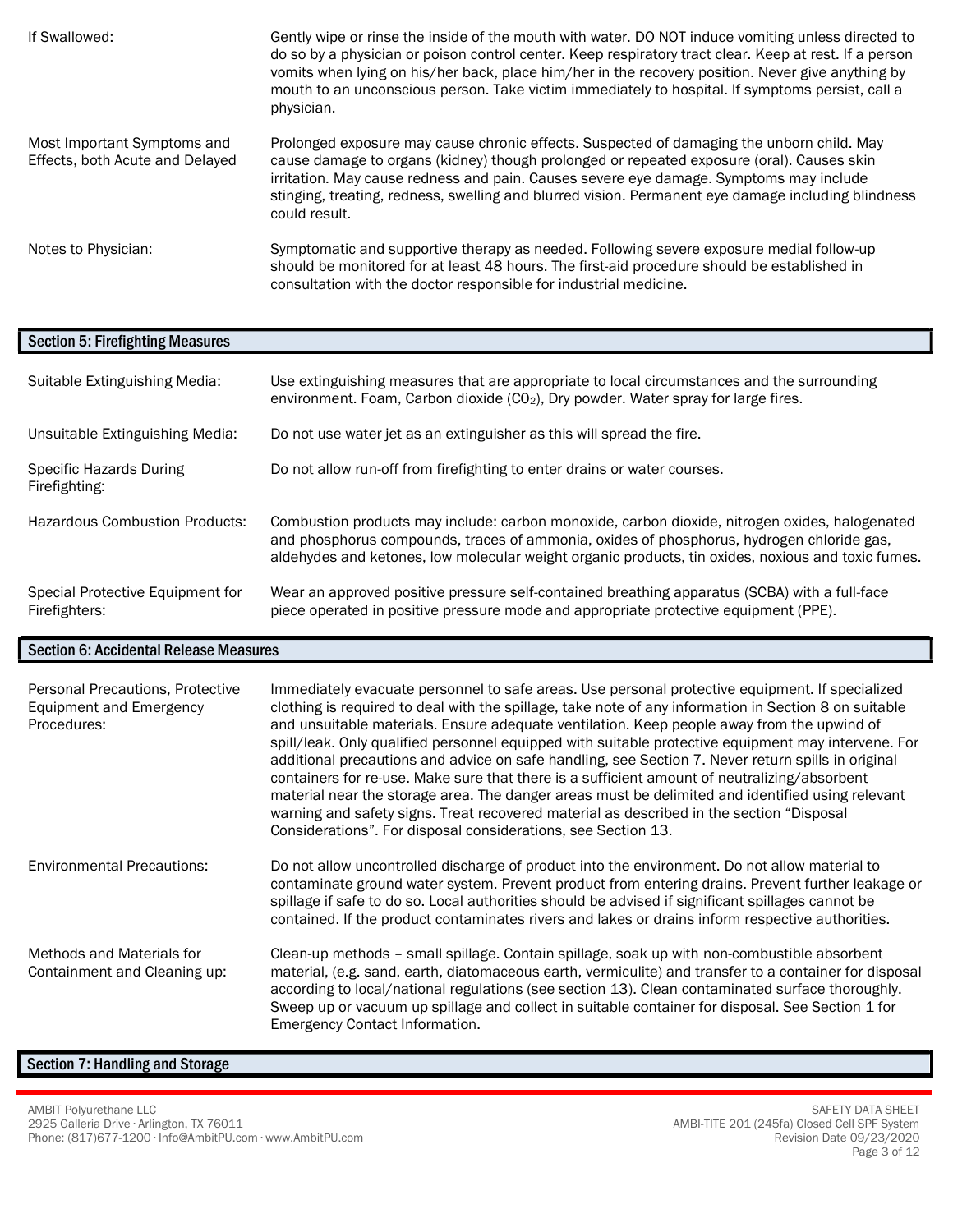| <b>Technical Measures:</b>                          | Ensure that eyewash stations and safety showers are close to the workstation location.                                                                                                                                                                                                                                                                                                                                                                                                                                                                                                                                                                                                                    |
|-----------------------------------------------------|-----------------------------------------------------------------------------------------------------------------------------------------------------------------------------------------------------------------------------------------------------------------------------------------------------------------------------------------------------------------------------------------------------------------------------------------------------------------------------------------------------------------------------------------------------------------------------------------------------------------------------------------------------------------------------------------------------------|
| Local/Total Ventilation:                            | Use only with adequate ventilation.                                                                                                                                                                                                                                                                                                                                                                                                                                                                                                                                                                                                                                                                       |
| Advice on Protection Against Fire<br>and Explosion: | Normal measures for preventative fire protection.                                                                                                                                                                                                                                                                                                                                                                                                                                                                                                                                                                                                                                                         |
| Advice on Safe Handling:                            | For personal protection see Section 8. Do not handle until all precautions have been read and<br>understood. Do not breath vapor/spray mist/dust. Do not swallow. Do not get in eyes or mouth or<br>on skin. Do not get on clothing. Smoking, eating and drinking should be prohibited in the<br>application area. Provide sufficient air exchange and/or exhaust in work rooms. Use only in areas<br>with adequate ventilation or wear appropriate respirator. Dispose of rinse water in accordance with<br>local, regional, national and international regulations. Keep container tightly closed when not in<br>use. Do not reuse containers. Empty containers with product residue. Can be hazardous. |
| <b>Conditions for Safe Storage:</b>                 | Keep container protected from direct sunlight, tightly closed in a dry and well-ventilated place. Keep<br>away from incompatible materials (see Section 10), food and drink. Keep in properly labelled<br>containers. Observe label precautions. Keep containers tightly closed and sealed until ready for<br>use. Containers which are opened must be carefully resealed and kept upright to prevent leakage.                                                                                                                                                                                                                                                                                            |
| Materials to Avoid:                                 | Avoid contact with oxidizing materials, strong acids, strong bases and unintended contact with<br>isocyanates.                                                                                                                                                                                                                                                                                                                                                                                                                                                                                                                                                                                            |
| Recommended Storage<br>Temperature:                 | 59-77°F (15-25°C)                                                                                                                                                                                                                                                                                                                                                                                                                                                                                                                                                                                                                                                                                         |
| Storage Life:                                       | 6 months (in unopened containers)                                                                                                                                                                                                                                                                                                                                                                                                                                                                                                                                                                                                                                                                         |
| Further Information on Storage<br>Stability:        | Stable under recommended storage conditions.                                                                                                                                                                                                                                                                                                                                                                                                                                                                                                                                                                                                                                                              |

#### Section 8: Exposure Controls/Personal Protection

#### Components with Workplace Control Parameters – UNITED STATES

| Ingredient Name                   | CAS# | Value Type<br>(Form of<br>Exposure | Control Parameters/<br>Permissible Concentration | <b>Basis</b>    |
|-----------------------------------|------|------------------------------------|--------------------------------------------------|-----------------|
| Triethyl Phosphate                |      | <b>TWA</b>                         | 7.45mg/m' 8 hours                                | AIHA WEEL       |
| Ethanediol                        |      | <b>TLV</b>                         | 100 mg/m' Form: Aerosol                          | <b>ACGIH</b>    |
| 2,2 Oxibisethanol                 |      | <b>TWA</b>                         | 10 mg/m' 8 hours                                 | AIHA WEEL       |
|                                   |      | <b>TWA</b>                         | $0.1$ mg/m' 8 hours                              | <b>OSHA PEL</b> |
| Dibutylbis (Dodecylthio) Stannane |      | <b>TWA</b>                         | $0.1$ mg/m' 10 hours<br>Absorbed through skin.   | NIOSH REL       |
|                                   |      | <b>TWA</b>                         | $0.1$ mg/m' 8 hours<br>Absorbed through skin.    | AIHA WEEL       |

| Appropriate Engineering Controls: | If user operations generate dust, fumes, gas, vapor or mist, use process enclosures, local |
|-----------------------------------|--------------------------------------------------------------------------------------------|
|                                   | exhaust ventilation or other engineering controls to keep worker exposure to airborne      |
|                                   | contaminants below any recommended or statutory limits.                                    |
|                                   |                                                                                            |

Environmental Exposure Controls: Emissions from ventilation or work process equipment should be checked to ensure they comply with the requirements of environmental legislation.

#### Personal Protective Equipment

#### Respiratory Protection: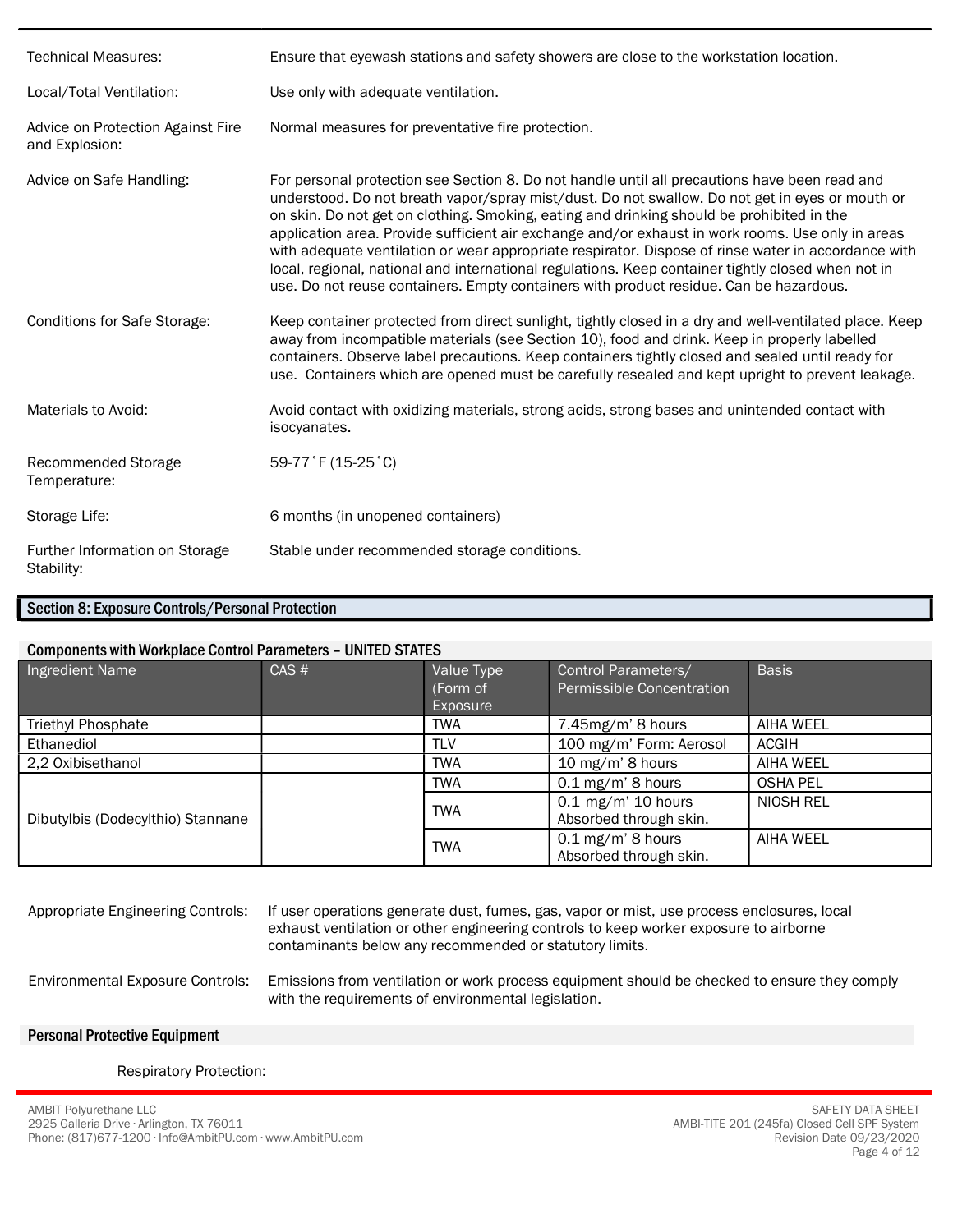Use a properly fitted, air purifying or air-fed respirator complying with an approved standard If a risk assessment indicates this is necessary. Respirator selection must be based on known or anticipated exposure levels, the hazards of the product and the safe working limits of the selected respirator. In emergency, non-routine and unknown exposure situations, including confined space entries, a NIOSH-certified full-face piece pressure demand self-contained breathing apparatus (SCBA) or a full-face piece pressure demand supplied air respirator (SAR) with auxiliary self-contained air supply, should be used. Respirators should be used in accordance to a respiratory protection program to ensure proper fitting, training and other important aspects of use.

#### Hand Protection:

The suitability for a specific workplace should be discussed with the producers of the protective gloves. Protective gloves should be worn when handling freshly made polyurethane products to avoid contact with trace residual materials which may be hazardous in contact with skin. Use chemical resistant gloves classified under Standard EN374: protective gloves against chemicals and microorganisms. Examples of glove materials that might provide suitable protection include: butyl rubber, chlorinated polyethylene, polyethylene, ethyl vinyl alcohol copolymers, laminated ("EVAL", polychloroprene (neoprene\*), nitrile/butadiene rubber ("nitrile" or "NBR"), polyvinyl chloride ("PVD" or "vinyl"), fluoroelastomer (Viton\*). When prolonged or frequently repeated contact may occur, a glove with protection class of 5 or higher (breakthrough time greater than 240 minutes according to EN374) is recommended. When only brief contact is expected, a glove with protection class of 3 or higher (breakthrough time greater than 240 minutes according to EN374) is recommended. Notice: The selection of a specific glove for a particular application and duration of use in a workplace should also consider all requisite workplace factors such as, but not limited to: other chemicals that may be handled, physical requirements (cut/puncture protection, dexterity, thermal protection), as well as instructions/specifications provided by the glove supplier.

#### Eye Protection:

Safety eyewear complying with an approved standard should be used when a risk assessment indicates this is necessary to avoid exposure to liquid splashes, mists or dusts. Chemical splash goggles. Always wear eye protection when the potential for inadvertent eye contact with the product cannot be excluded. Please follow all applicable local/national requirements when selecting protective measures for a specific workplace. Ensure that eyewash stations and safety showers are close to the work location.

#### Skin and Body Protection:

Impervious clothing. Choose body protection according to the amount and concentration of the dangerous substance at the work place. Recommended: Overall (preferably heavy cotton) or Tyvek-Pro Tech 'C', Tyvek Pro 'F' disposable coverall. Appropriate footwear should be selected based on the task being performed and the risks involved. Ensure that safety showers are close to the work location.

#### Protective Measures:

Personal protective equipment comprising of suitable protective gloves, safety goggles and protective clothing. The type of protective equipment must be selected according to the concentration and amount of the dangerous substance at the specific workplace. Ensure that eye flushing systems and safety showers are located close to the work location.



#### Hygiene Measures:

Handle in accordance with good industrial hygiene and safety practice. Wash face, hands, forearms and any exposed skin thoroughly after handling. Remove contaminated clothing and protective equipment before entering eating areas. When using do not eat, drink or smoke. Contaminated work clothing should not be allowed out of the workplace. Wash contaminated clothing contaminated clothing before reuse. Wash hands before breaks and immediately after handling the product and at the end of the workday. Ensure that the eyewash stations and safety showers are close to the work location.

#### Section 9: Physical and Chemical Properties

Appearance Liquid Color **Brown** 

AMBIT Polyurethane LLC 2925 Galleria Drive ∙ Arlington, TX 76011 Phone: (817)677-1200 ∙ Info@AmbitPU.com ∙ www.AmbitPU.com

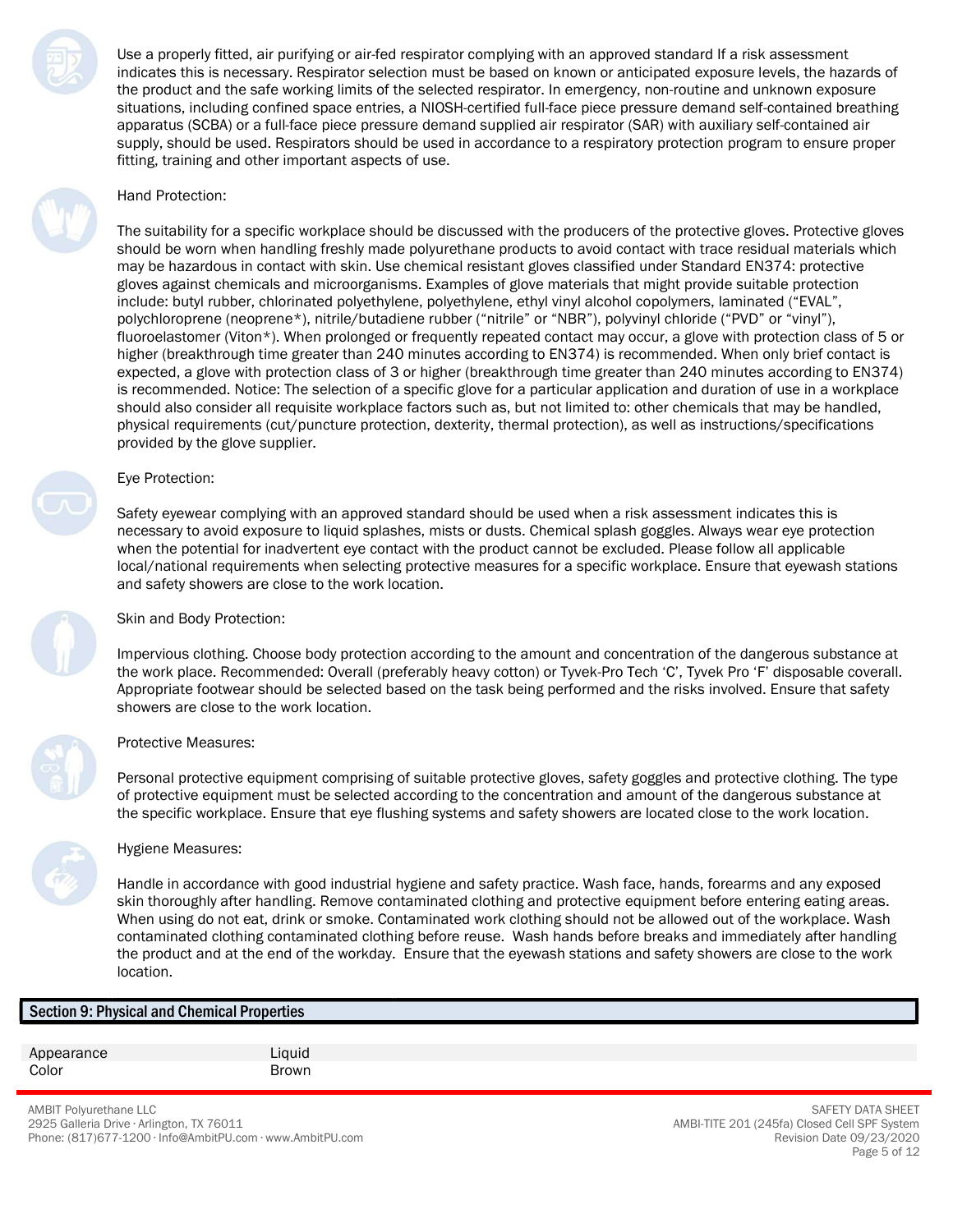| Odor                                                              | Ester                                       |
|-------------------------------------------------------------------|---------------------------------------------|
| Odor Threshold                                                    | No data is available on the product itself. |
| pH                                                                | No data is available on the product itself. |
| <b>Freezing Point</b>                                             | No data is available on the product itself. |
| <b>Melting Point</b>                                              | No data is available on the product itself. |
| <b>Boiling Point</b>                                              | No data is available on the product itself. |
| <b>Flash Point</b>                                                | >200°F / >93°C (Method: Closed Cup)         |
| <b>Evaporation Rate</b>                                           | No data is available on the product itself. |
| Flammability (Solid, Gas)                                         | No data is available on the product itself. |
| Flammability (Liquids)                                            | No data is available on the product itself. |
| Upper & Lower Explosion Limit                                     | No data is available on the product itself. |
| Vapor Pressure                                                    | No data is available on the product itself. |
| <b>Relative Vapor Density</b>                                     | No data is available on the product itself. |
| Relative Density / Specific Gravity<br>$@ 77$ $F(25$ $^{\circ}C)$ | 1.13-1.17                                   |
| Density                                                           |                                             |
| Solubility in Water                                               | Moderately soluble in water.                |
| Partition coefficient: n-<br>octanol/water                        | No data is available on the product itself. |
| Auto-Ignition Temperature                                         | No data is available on the product itself. |
| Self-Accelerating Decomposition<br>Temperature                    | No data is available on the product itself. |
| Viscosity, Dynamic (77°F/25°C)                                    | No data is available on the product itself. |
| <b>Explosive Properties</b>                                       | No data is available on the product itself. |
| <b>Oxidizing Properties</b>                                       | No data is available on the product itself. |
|                                                                   |                                             |

### Section 10: Stability and Reactivity

| Reactivity:                            | The product is stable and non-reactive under normal conditions of use, storage and transport.                  |
|----------------------------------------|----------------------------------------------------------------------------------------------------------------|
| <b>Chemical Stability:</b>             | Stable under recommended storage conditions (See Section 7).                                                   |
| Possibility of Hazardous<br>Reactions: | No known dangerous reactions will occur under normal storage and use.                                          |
| Conditions to Avoid:                   | Avoid exposure to moisture and high temperatures to protect product quality.                                   |
| Incompatible Materials:                | Avoid contact with oxidizing materials, strong acids, strong bases and unintended contact with<br>isocyanates. |
| Hazardous Decomposition<br>Products:   | Under recommended storage conditions and use, hazardous decomposition products should not<br>be produced.      |

#### Section 11: Toxicological Information

Information on Likely Routes of Exposure: No data is available on the product itself.

#### Acute Toxicity:

| Tris (2-chloro-1methylethyl) Phosphate |                          | <b>Ethanediol</b> |
|----------------------------------------|--------------------------|-------------------|
| LC50 Inhalation Dusts & Mists          | $17.8 \text{ mg/l}$      | LD50 Oral (       |
| (Rat)                                  | (exposure time: 1 hour)  |                   |
| LC50 Inhalation Dusts & Mists          | 5mg/l                    |                   |
| (Rat)                                  | (exposure time: 4 hours) |                   |
| LC50 Dermal (Rabbit)                   | $1,230 \; \text{mg/kg}$  |                   |
|                                        |                          |                   |

| te                                   | <b>Ethanediol</b> |             |
|--------------------------------------|-------------------|-------------|
| 17.8 mg/l<br>(exposure time: 1 hour) | LD50 Oral (Rat)   | 1,500 mg/kg |
| 5mg/l                                |                   |             |
| (exposure time: 4 hours)             |                   |             |
| 1,230 mg/kg                          |                   |             |

2,2 Oxibisethanol Dibutylbis (Dodecylthio) Stannane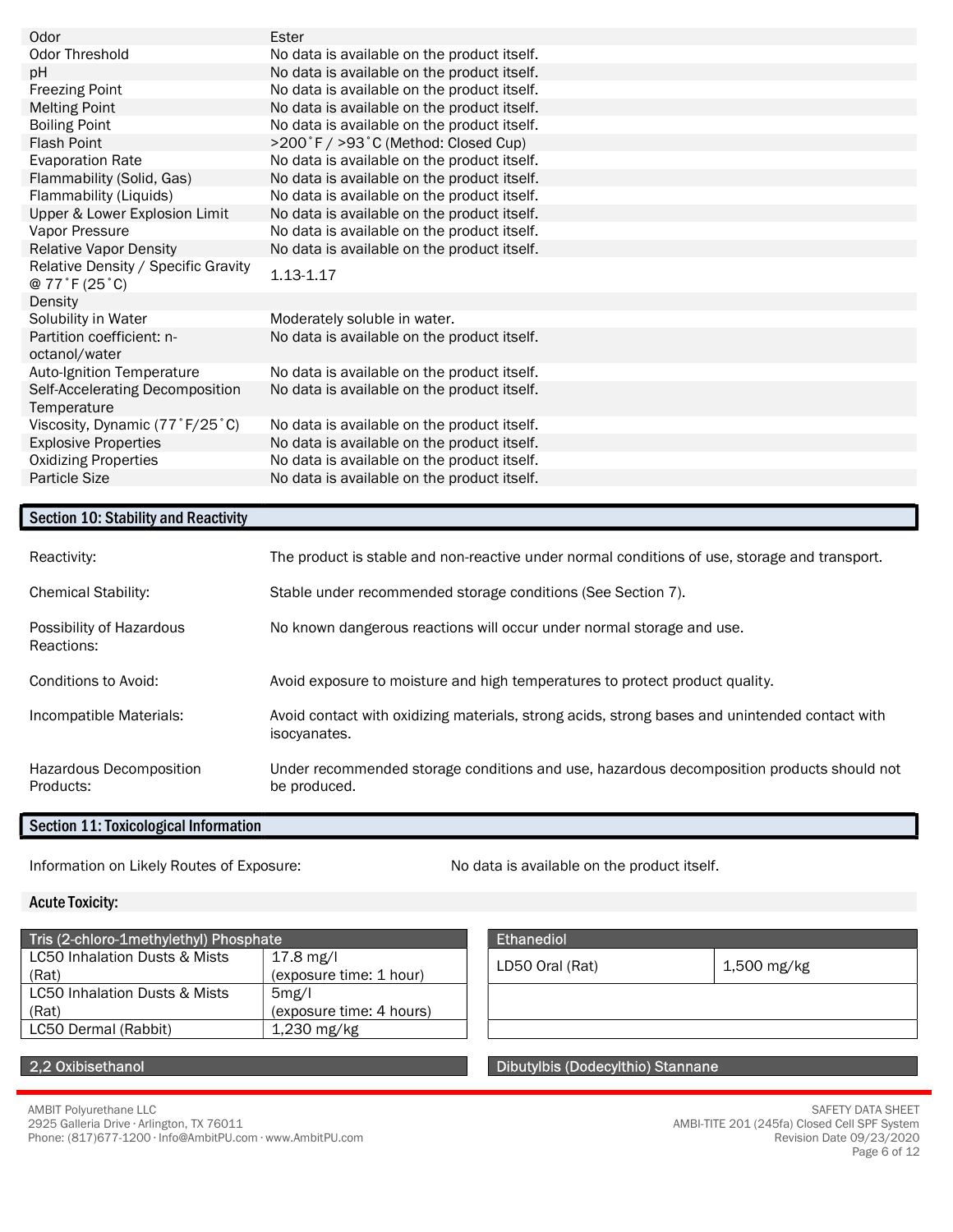| LC50 Dermal (Rabbit)                   | 11,890 mg/kg | LC50 Dermal (Rabbit)             | >2,000 mg/kg          |  |
|----------------------------------------|--------------|----------------------------------|-----------------------|--|
| LD50 Oral (Rat                         | 12,000 mg/kg | LD50 Oral (Rat)                  | $1,000 - 2,000$ mg/kg |  |
|                                        |              |                                  |                       |  |
| Serious Eye Damage / Eye Irritation:   |              |                                  |                       |  |
|                                        |              |                                  |                       |  |
| Tris (2-chloro-1methylethyl) Phosphate |              | <b>Ethanediol</b>                |                       |  |
| Species: Rabbit                        |              | Species: Rabbit                  |                       |  |
| Exposure: 500 mg.                      |              | Exposure: 500 mg (24 hours)      |                       |  |
| Result: Eyes - Moderate Irritant       |              | Result: Eyes - Mild Irritant     |                       |  |
|                                        |              |                                  |                       |  |
| 2,2 Oxibisethanol                      |              | Species: Rabbit                  |                       |  |
| Species: Rabbit                        |              | Exposure: 100 mg (1 hour)        |                       |  |
| Exposure: 50 mg                        |              | Result: Eyes - Mild Irritant     |                       |  |
| Result: Eyes - Mild Irritant           |              |                                  |                       |  |
|                                        |              | Species: Rabbit                  |                       |  |
|                                        |              | Exposure: $1,440$ mg (6 hours)   |                       |  |
|                                        |              | Result: Eyes - Moderate Irritant |                       |  |
|                                        |              |                                  |                       |  |
| Skin Corrosion / Irritation:           |              |                                  |                       |  |
|                                        |              |                                  |                       |  |

| <b>Ethanediol</b>            | 2.2 Oxibisethanol                        |
|------------------------------|------------------------------------------|
| Species: Rabbit              | Species: Human                           |
| Exposure: 555 mg             | Exposure: 112 mg (72 hours) Intermittent |
| Result: Skin - Mild Irritant | Result: Skin - Mild Irritant             |
|                              |                                          |
|                              | Species: Rabbit                          |

#### Germ Cell Mutagenicity

No data available.

#### **Carcinogenicity**

Product: This product is not classified as a carcinogen. Due to the form of the product, exposure to the potentially carcinogenic components is not expected.

Exposure: 500 mg Result: Skin – Mild Irritant

| $\cdot$ .<br>Ethanediol<br>None<br>44 | Product<br><b>Name</b> | DSHA | <b>IARC</b> | AND DE | $\overline{O}$<br>AUGIH | EPA | <b>NIOSH</b> |
|---------------------------------------|------------------------|------|-------------|--------|-------------------------|-----|--------------|
|                                       |                        |      |             |        |                         |     |              |

ACGIH (G) American Conference of Governmental Industrial Hygienists A4= Not classifiable as a human carcinogen

#### Reproductive Toxicity

Prolonged exposure may cause chronic effects. May damage fertility. May damage the unborn child.

#### Specific Target Organ Toxicity (STOT)

Product: Single Exposure (STOT-SE): May cause drowsiness, dizziness, headache, nausea and/or vomiting.

Product: Repeated Exposure (STOT-RE): May cause damage to organs (kidney) through prolonged or repeated exposure (oral).

#### Dibutylbis (Dodecylthio) Stannane Category: 2 Route of Exposure: Not determined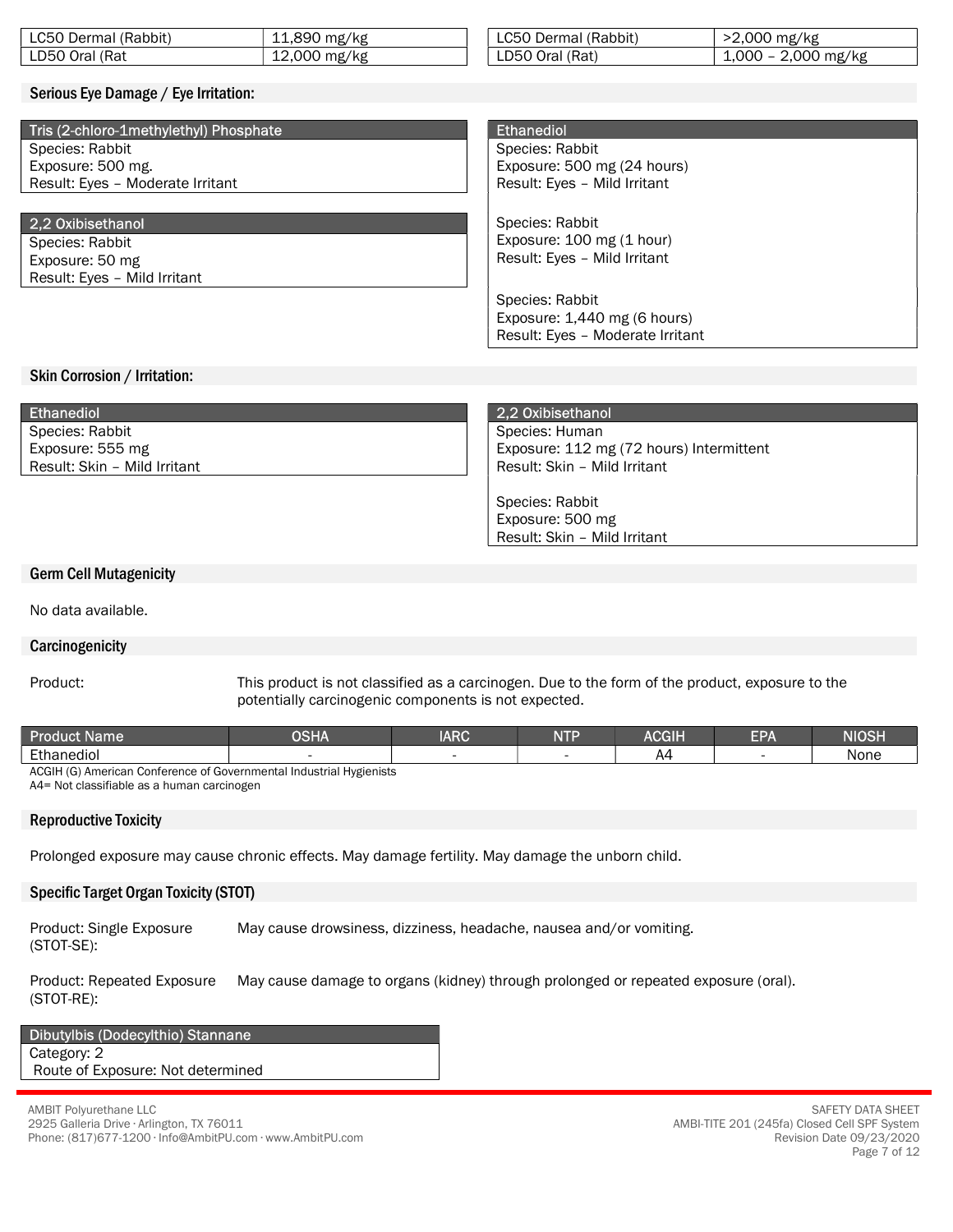Target Organ: Kidney

#### Aspiration Toxicity

Based on available data, this product is not expected to cause aspiration toxicity.

#### Likely Routes of Exposure

Eye contact, Inhalation, Dermal contact. Ingestion.

#### Potential Acute Health Affects

| Eye Contact:        | Causes serious eye irritation.                               |
|---------------------|--------------------------------------------------------------|
| Inhalation:         | No known significant effects or critical hazards.            |
| <b>Skin Contact</b> | Causes skin irritation. May cause an allergic skin reaction. |
| Ingestion:          | No known significant effects or critical hazards.            |

#### Section 12: Ecological Information

| <b>Ecotoxicity</b>            |                                                                                                                                                                                                                       |
|-------------------------------|-----------------------------------------------------------------------------------------------------------------------------------------------------------------------------------------------------------------------|
| Ecotoxicity:                  | This product is not classified as environmentally hazardous. However, this does not exclude the<br>possibility that large or frequent spills can have a harmful or damaging effect on the environment.                |
| Acute Aquatic Toxicity:       | This product is not classified as acutely environmentally hazardous. However, this does not exclude<br>the possibility that large or frequent spills can have a harmful or damaging effect on the environment.        |
| Chronic Toxicity:             | This product is not classified as having a chronic environmental hazard. However, this does not<br>exclude the possibility that large or frequent spills can have a harmful or damaging effect on the<br>environment. |
| <b>Environmental Effects:</b> | This product is not classified as environmentally hazardous. However, this does not exclude the<br>possibility that large or frequent spills can have a harmful effect on the environment.                            |

# Tris (2-chloro-1methylethyl) Phosphate Ethanediol Ethanediol

Species: Fish – Pimephales Promelas – Juvenile (Fledgling, Hatchling, Weanling) Exposure Time: 96 hours Result: Acute LC50 100 mg/l Fresh Water

#### 2,2 Oxibisethanol

Species: Fish – Pimephales Promelas Exposure Time: 96 hours Result: Acute LC50 32,000 ppm Fresh Water

Species: Crustaceans – Crangon – Adult Exposure Time: 48 hours Result: Acute LC50 100,000 μg/l Marine Water

Species: Daphnia – Daphnia Magna Exposure Time: 48 hours Result: Acute LC50 10,000,000 μg/l Fresh Water

Species: Fish – Pimephales Promelas Exposure Time: 96 hours Result: Acute LC50 8,050,000 μg/l Fresh Water

#### Persistence and Degradability

Biodegradability – Product: Ethanediol

Biochemical Oxygen Demand (BOD): No data available.

#### Chemical Oxygen Demand (COD): No data available.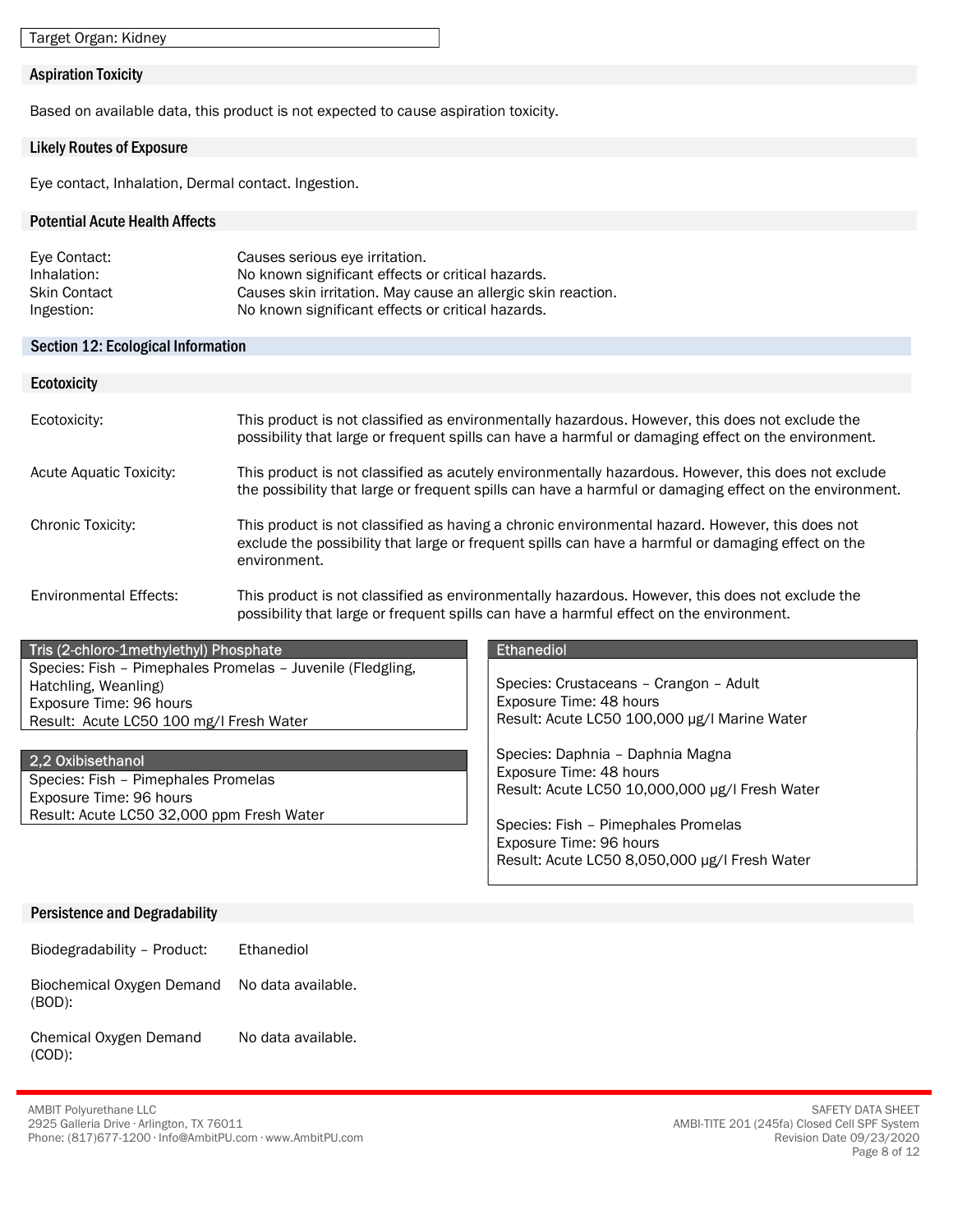| BOD/COD:                                                                                                                                                  | No data available. |                                                                                                                                                                          |
|-----------------------------------------------------------------------------------------------------------------------------------------------------------|--------------------|--------------------------------------------------------------------------------------------------------------------------------------------------------------------------|
| ThOD:                                                                                                                                                     | No data available. |                                                                                                                                                                          |
| Dissolved Organic Carbon<br>$(DOC)$ :                                                                                                                     | No data available. |                                                                                                                                                                          |
| Physico-Chemical<br>Removability:                                                                                                                         | No data available. |                                                                                                                                                                          |
| Stability in Water:                                                                                                                                       |                    |                                                                                                                                                                          |
| Component: Diphenylmethanediisocyanate<br>Degradation Half Life (DT50): 0.8 days (77°F/25°C)<br>Method: No Information Available.<br>Remarks: Fresh Water |                    | Component: 4,4'-Methylenediphenyl Diisocyanate<br>Degradation Half Life (DT50): 20 hours (77°F/25°C)<br>Method: No Information Available.<br><b>Remarks: Fresh Water</b> |
| Photodegradation:                                                                                                                                         | No data available. |                                                                                                                                                                          |
| Impact on Sewage<br>Treatment:                                                                                                                            | No data available. |                                                                                                                                                                          |
| <b>Bioaccumlative Potential</b>                                                                                                                           |                    |                                                                                                                                                                          |
| Bioaccumulation - Product:                                                                                                                                | No data available. |                                                                                                                                                                          |

| <b>Product Name</b>                       | <b>BCF</b>  | LogPow  | <b>Potential</b> |
|-------------------------------------------|-------------|---------|------------------|
| Tris (2-chloro-1methylethyl)<br>Phosphate | $0.8 - 2.8$ | 2.68    | Low              |
| <b>Triethyl Phosphate</b>                 | < 1.3       | 1.11    | Low              |
| Ethanediol                                | -           | $-1.36$ | Low              |
| 2,2 - Oxibisethanol                       | 100         | $-1.98$ | Low              |
| 1, 1, 3, 3<br>Tetramethylguanidine        | -           | 0.41    | Low              |

| <b>Mobility in Soil</b>                                     |                    |
|-------------------------------------------------------------|--------------------|
| Mobility:                                                   | No data available. |
| <b>Distribution Among</b><br>Environmental<br>Compartments: | No data available. |
| Stability in Soil:                                          | No data available. |
| <b>Other Adverse Effects</b>                                |                    |
| Environmental Fate and<br>Pathways:                         | No data available. |
| Results of PBT and vPvB<br>Assessment:                      | No data available. |
| <b>Endocrine Disrupting</b><br>Potential:                   | No data available. |
| Adsorbed Organic Bound<br>Halogens (AOX):                   | No data available. |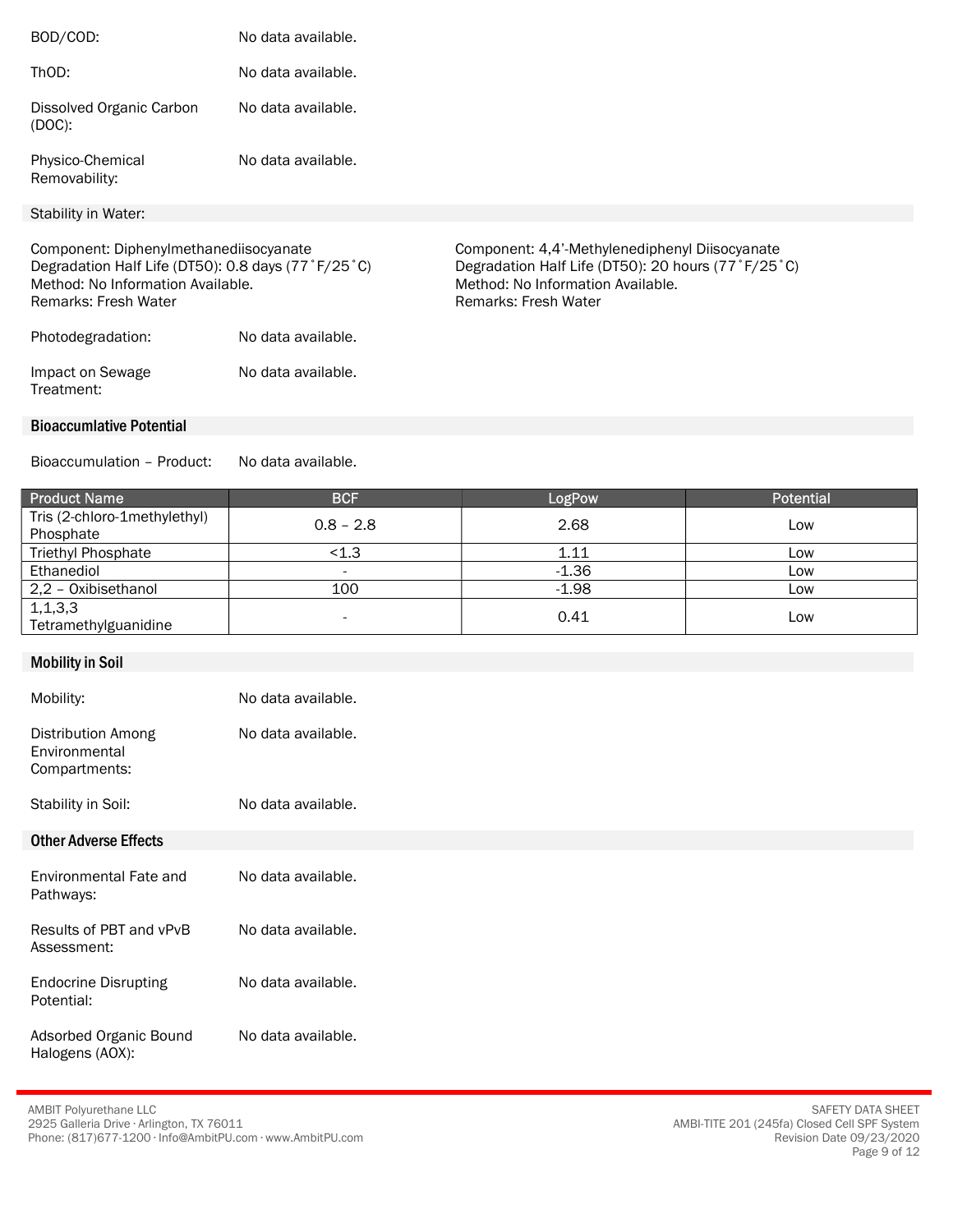## Hazardous to the Ozone Layer Ozone-Depletion Potential: No data available. Additional Ecological Information: No data available. Global Warming Potential (GWP: No data available. Section 13: Disposal Considerations

#### Disposal Methods

| Waste from Residues:    | Dispose of contents and container in accordance with all local, regional, national and international<br>regulations. Avoid release to the environment. Do not dispose of waste in sewer. Do not contaminate<br>ponds, waterways or ditches with chemical or used container. Send to a licensed waste management<br>company. |
|-------------------------|-----------------------------------------------------------------------------------------------------------------------------------------------------------------------------------------------------------------------------------------------------------------------------------------------------------------------------|
| Contaminated Packaging: | Since emptied containers may retain product residue, follow label warnings even after container is<br>emptied. Dispose of contents and container in accordance with all local, regional, national and<br>international regulations. Do not cut, grind, drill, weld or re-use empty containers.                              |

#### Section 14: Transport Information

| <b>International Regulations</b>    |                                   |
|-------------------------------------|-----------------------------------|
|                                     |                                   |
| IATA:                               | Not regulated as dangerous goods. |
|                                     |                                   |
| IMDG:                               | Not regulated as dangerous goods. |
|                                     |                                   |
| TDG:                                | Not regulated as dangerous goods. |
|                                     |                                   |
| <b>National Regulations</b>         |                                   |
|                                     |                                   |
| DOT Non-Bulk:                       | Not regulated as dangerous goods. |
|                                     |                                   |
| DOT Bulk:                           | Not regulated as dangerous goods. |
|                                     |                                   |
| <b>Special Precautions for User</b> |                                   |

The transport classification(s) provided herein are for informational purposes only, and solely based upon the properties of the unpackaged material as it is described within this Safety Data Sheet (SDS). Transportation classifications may vary by mode of transportation, package sizes and variations in regional or country regulation. It is the responsibility of the transporting organization to follow all applicable laws, regulations and rules relating to the transportation of the material.

## Section 15: Regulatory Information

#### US Federal Regulations:

## CERCLA Reportable Quantity:

| Component(s)                                 | CAS# | %              | <b>Acute Health</b><br><b>Hazard</b><br>(Immediate) | <b>Delayed</b><br><b>Health</b><br><b>Hazard</b><br>(Chronic) | <b>Fire Hazard</b> | Sudden<br><b>Release of</b><br><b>Pressure</b> | Reactive |
|----------------------------------------------|------|----------------|-----------------------------------------------------|---------------------------------------------------------------|--------------------|------------------------------------------------|----------|
| Tris (2-chrloro-1-<br>methylethyl) Phosphate |      | $\geq$ 1 - <10 | Yes                                                 | N <sub>o</sub>                                                | No                 | No                                             | No       |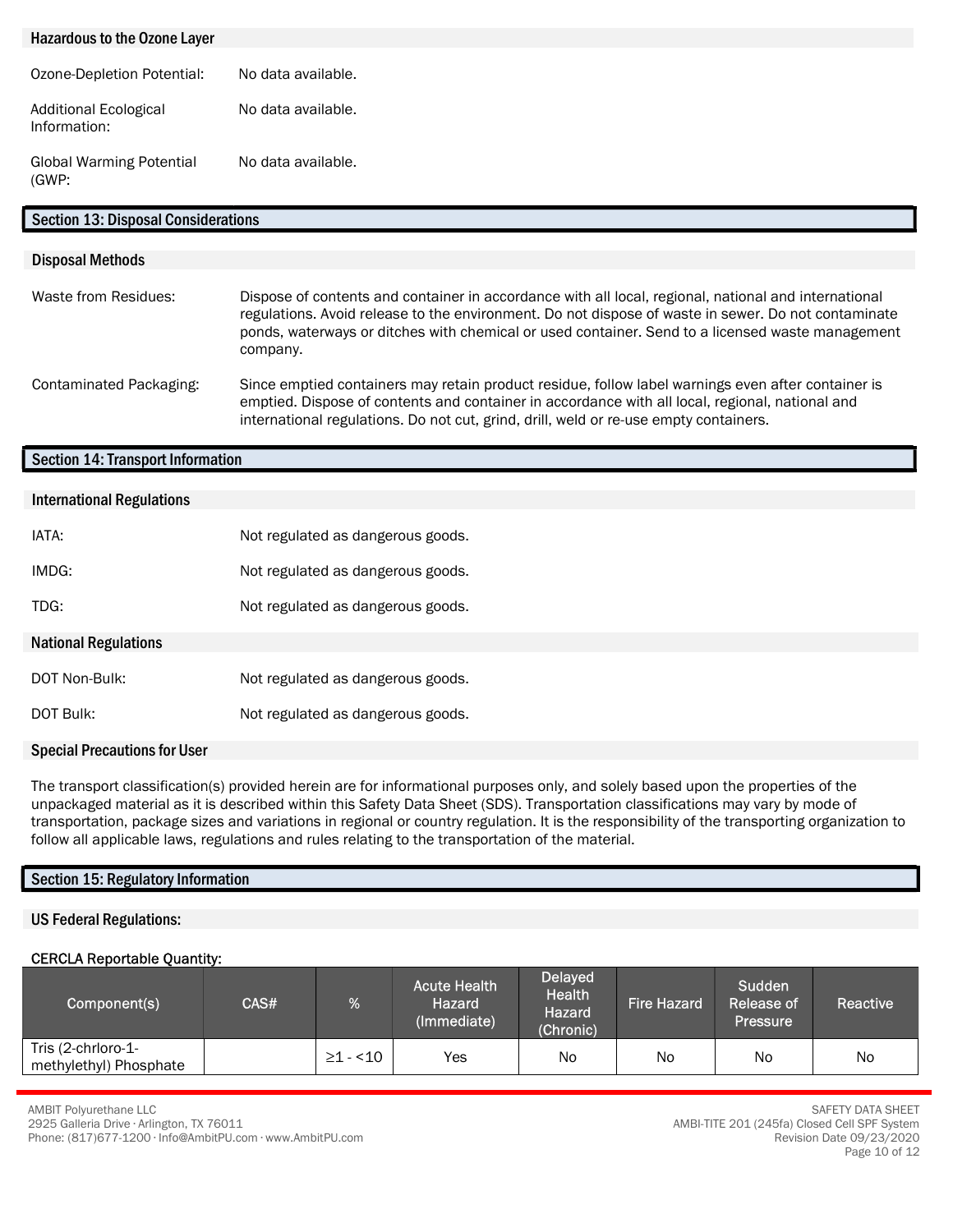| <b>Triethyl Phosphate</b>              |          | $\geq$ 1 - <5 | Yes | No  | No        | No | No             |
|----------------------------------------|----------|---------------|-----|-----|-----------|----|----------------|
| Ethanediol                             | 107-21-1 | $\geq 1 - 3$  | Yes | No  | No        | No | No             |
| 2,2 - Oxibisethanol                    |          | $\geq 1 - 3$  | Yes | No  | No        | No | N <sub>o</sub> |
| $1, 1, 3, 3 -$<br>Tetramethylguanidine |          | $\geq 1 - 2$  | Yes | No  | Yes       | No | No             |
| Dibutylbis (dodecylthio)<br>Stannane   |          | $\geq 1 - 5$  | Yes | Yes | <b>No</b> | No | Yes            |

# U.S. Toxic Substances Control Act (Section 8(a)

2,2 Dimethylpropan-1-ol, tribromo derivative, Triethyl Phosphate, Octamethylcyclotetrasiloxane.

# PAIR:

All components are listed or exempt.

#### U.S. Toxic Substances Control Act (TSCA) Section 8(b):

Calls for record of SAR: Triethyl Phosphate.

#### U.S. Toxic Substances Control Act (TSCA) Section 8(c):

#### SARA 313:

| 'Component(s) | <b>RAS#</b><br>シューカ                            | $\alpha$<br>46 T | Form<br>auirements<br>ung i<br>- Repor<br>.<br>11-1- | <b>TANK AND REAL</b><br><b>Notification</b><br><b>Supplier</b> |
|---------------|------------------------------------------------|------------------|------------------------------------------------------|----------------------------------------------------------------|
| Ethanediol    | $\overline{2}$<br>$\bigcap$<br>$101 - 7$<br>-- | __               | Required                                             | Reauired                                                       |

\*SARA 313, notifications must not be detached from the SDS and any copying and redistribution of the SDS shall include copying and redistribution of the notice attached to copies of the SDS subsequently redistributed.

#### State Regulations:

| Component(s)             | California<br>Proposition<br>65 | Massachuset<br>ts Right-to-<br>Know | Minnesota<br><b>Employee</b><br>Right-to-<br>Know | New Jersey<br>Right-to-<br>Know | New York<br><b>Right to</b><br>Know | Pennsylvania<br>Right-to-<br>Know | <b>Rhode Island</b><br>Right-to-<br>Know |
|--------------------------|---------------------------------|-------------------------------------|---------------------------------------------------|---------------------------------|-------------------------------------|-----------------------------------|------------------------------------------|
| Tris (2-chrloro-1-       |                                 |                                     |                                                   |                                 |                                     |                                   |                                          |
| methylethyl) Phosphate   |                                 |                                     |                                                   |                                 |                                     |                                   |                                          |
| Triethyl Phosphate       |                                 |                                     |                                                   |                                 |                                     |                                   |                                          |
| Ethanediol               |                                 | Listed                              |                                                   |                                 | Listed                              | Listed                            |                                          |
| 2,2 - Oxibisethanol      |                                 |                                     |                                                   |                                 |                                     | Listed                            |                                          |
| $1,1,3,3 -$              |                                 |                                     |                                                   |                                 |                                     |                                   |                                          |
| Tetramethylguanidine     |                                 |                                     |                                                   |                                 |                                     |                                   |                                          |
| Dibutylbis (dodecylthio) |                                 |                                     |                                                   |                                 |                                     |                                   |                                          |
| Stannane                 |                                 |                                     |                                                   |                                 |                                     |                                   |                                          |

#### International Regulations:

Canada: WHMIS: Class D-2B Material causing other toxic effects (toxic) CEPA (DSL): All components are listed or exempted. Canadian NPRI: Ethanediol CEPA Toxic Substances: None of the components are listed. Canada Inventory: All components are listed or exempted.

#### Section 16: Other Information

#### Further Information

## NFPA Ratings (Scale 0-4) **HMIS® IV Ratings (Scale 0-4)**  $\blacksquare$ HEALTH 2



SAFETY DATA SHEET AMBI-TITE 201 (245fa) Closed Cell SPF System Revision Date 09/23/2020 Page 11 of 12